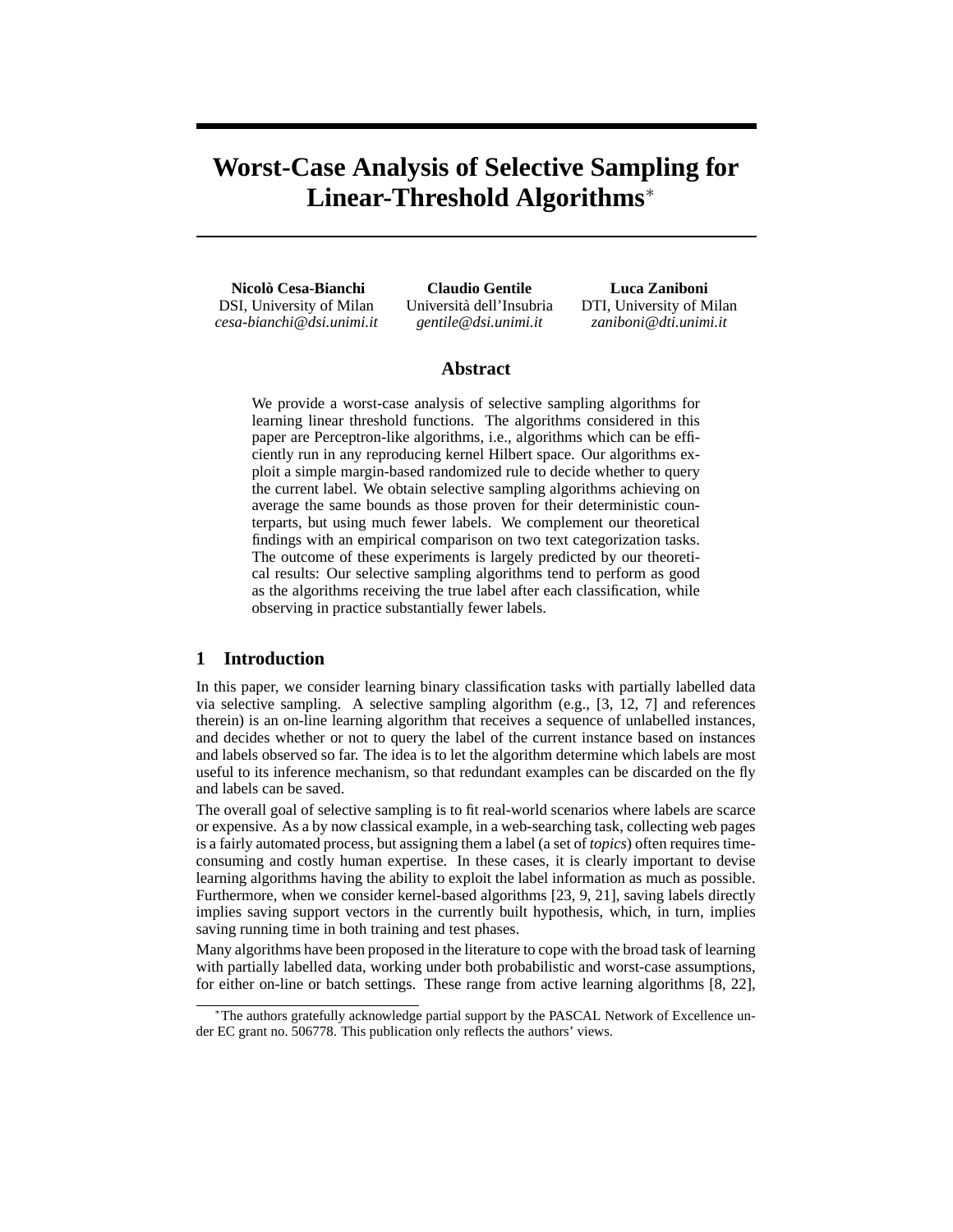to the query-by-committee algorithm [12], to the adversarial "apple tasting" and labelefficient algorithms investigated in [16] and [17, 6], respectively. In this paper we present a worst-case analysis of two Perceptron-like selective sampling algorithms. Our analysis relies on and contributes to a well-established way of studying linear-threshold algorithms within the mistake bound model of on-line learning (e.g., [18, 15, 11, 13, 14, 5]). We show how to turn the standard versions of the (first-order) Perceptron algorithm [20] and the second-order Perceptron algorithm [5] into selective sampling algorithms exploiting a randomized margin-based criterion (inspired by [6]) to select labels, while preserving in expectation the same mistake bounds.

In a sense, this line of research complements an earlier work on selective sampling [7], where a second-order kind of algorithm was analyzed under precise stochastic assumptions about the way data are generated. This is exactly what we face in this paper: we avoid any assumption whatsoever on the data-generating process, but we are still able to prove meaningful statements about the label efficiency features of our algorithms.

In order to give some empirical evidence for our analysis, we made some experiments on two medium-size text categorization tasks. These experiments confirm our theoretical results, and show the effectiveness of our margin-based label selection rule.

### **2 Preliminaries, notation**

An example is a pair  $(x, y)$ , where  $x \in \mathbb{R}^n$  is an *instance* vector and  $y \in \{-1, +1\}$ is the associated binary label. A training set S is any finite sequence of examples  $S =$  $(x_1, y_1), \ldots, (x_T, y_T) \in (\mathbb{R}^n \times \{-1, +1\})^T$ . We say that S is linearly separable if there exists a vector  $\mathbf{u} \in \mathbb{R}^n$  such that  $y_t \mathbf{u}^\top \mathbf{x}_t > 0$  for  $t = 1, \dots, T$ .

We consider the following selective sampling variant of a standard on-line learning model (e.g., [18, 24, 19, 15] and references therein). This variant has been investigated in [6] for a version of Littlestone's Winnow algorithm [18, 15]. Learning proceeds on-line in a sequence of *trials*. In the generic trial t the algorithm receives instance  $x_t$  from the environment, outputs a prediction  $\hat{y}_t \in \{-1, +1\}$  about the label  $y_t$  associated with  $x_t$ , and *decides* whether or not to query the label  $y_t$ . No matter what the algorithm decides, we say that the algorithm has made a prediction *mistake* if  $\hat{y}_t \neq y_t$ . We measure the performance of the algorithm by the total number of mistakes it makes on S (including the trials where the true label remains hidden). Given a *comparison class* of predictors, the goal of the algorithm is to bound the amount by which this total number of mistakes differs, on an *arbitrary* sequence S, from some measure of the performance of the best predictor in hindsight within the comparison class. Since we are dealing with (zero-threshold) linearthreshold algorithms, it is natural to assume the comparison class be the set of all (zerothreshold) linear-threshold predictors, i.e., all (possibly normalized) vectors  $u \in \mathbb{R}^n$ . Given a margin value  $\gamma > 0$ , we measure the performance of u on S by its cumulative *hinge loss*<sup>1</sup> [11, 13]  $\sum_{t=1}^{T} D_{\gamma}(\mathbf{u}; (\mathbf{x}_t, y_t)), \text{ where } D_{\gamma}(\mathbf{u}; (\mathbf{x}_t, y_t)) = \max\{0, \gamma - y_t \mathbf{u}^{\top} \mathbf{x}_t\}.$ 

Broadly speaking, the goal of the selective sampling algorithm is to achieve the best bound on the number of mistakes with as few queried labels as possible. As in [6], our algorithms exploit a margin-based randomized rule to decide which labels to query. Thus, our mistake bounds are actually worst-case over the training sequence and average-case over the internal randomization of the algorithms. All expectations occurring in this paper are w.r.t. this randomization.

#### **3 The algorithms and their analysis**

As a simple example, we start by turning the classical Perceptron algorithm [20] into a worst-case selective sampling algorithm. The algorithm, described in Figure 1, has a real

<sup>&</sup>lt;sup>1</sup>The cumulative hinge loss measures to what extent hyperplane u separates S at margin  $\gamma$ . This is also called the *soft margin* in the SVM literature [23, 9, 21].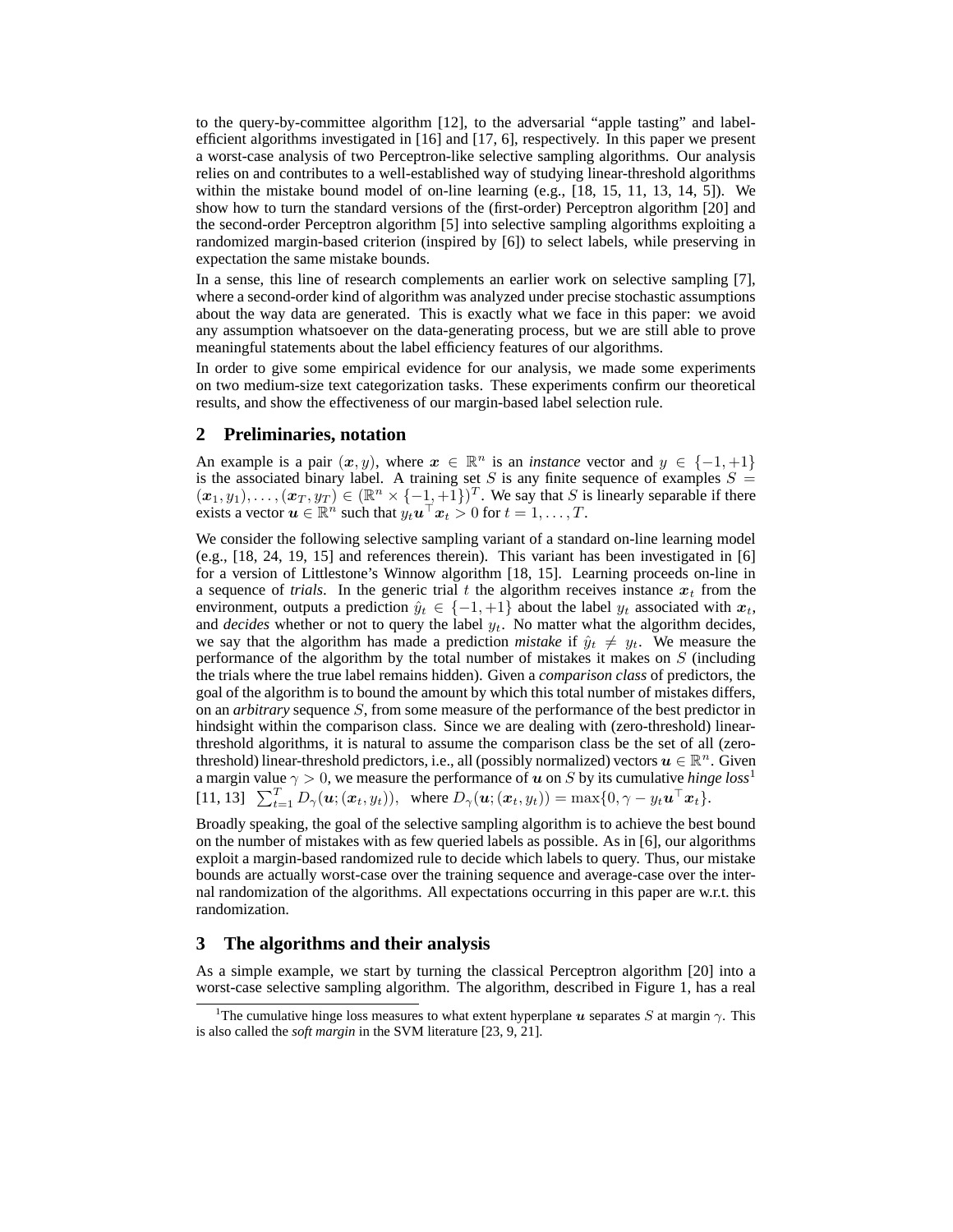**ALGORITHM** Selective sampling Perceptron algorithm Parameter  $b > 0$ . **Initialization:**  $v_0 = 0$ ;  $k = 1$ . **For**  $t = 1, 2, ...$  **do**: 1. Get instance vector  $x_t \in \mathbb{R}^n$  and set  $r_t = \mathbf{v}_{k-1}^{\top} \hat{x}_t$ , with  $\hat{x}_t = \mathbf{x}_t / ||\mathbf{x}_t||$ ; 2. predict with  $\hat{y}_t = \text{SGN}(r_t) \in \{-1, +1\};$ 3. draw a Bernoulli random variable  $Z_t \in \{0, 1\}$  of parameter  $\frac{b}{b+|r_t|}$ ; 4. **if**  $Z_t = 1$  **then:** (a) ask for label  $y_t \in \{-1, +1\}$ , (b) **if**  $\hat{y}_t \neq y_t$  then update as follows:  $v_k = v_{k-1} + y_t \hat{x}_t$ ,  $k \leftarrow k+1$ .

Figure 1: The selective sampling (first-order) Perceptron algorithm.

parameter  $b > 0$  which might be viewed as a noise parameter, ruling the extent to which a linear threshold model fits the data at hand. The algorithm maintains a vector  $v \in \mathbb{R}^n$ (whose initial value is zero). In each trial  $t$  the algorithm observes an instance vector  $x_t \in \mathbb{R}^n$  and predicts the binary label  $y_t$  through the sign of the margin value  $r_t = \mathbf{v}_{k-1}^{\top} \mathbf{\hat{x}}_t$ . Then the algorithm decides whether to ask for the label  $y_t$  through a simple randomized rule: a coin with bias  $b/(b + |r_t|)$  is flipped; if the coin turns up heads ( $Z_t = 1$  in Figure 1) then the label  $y_t$  is revealed. Moreover, on a prediction mistake  $(\hat{y}_t \neq y_t)$  the algorithm updates vector  $v_k$  according to the usual Perceptron additive rule. On the other hand, if either the coin turns up tails or  $\hat{y}_t = y_t$  no update takes place. Notice that k is incremented only when an update occurs. Thus, at the end of trial  $t$ , subscript  $k$  counts the number of updates made so far (plus one). In the following theorem we prove that our selective sampling version of the Perceptron algorithm can achieve, in expectation, the same mistake bound as the standard Perceptron's using fewer labels. See Remark 1 for a discussion.

**Theorem 1** *Let*  $S = ((x_1, y_1), (x_2, y_2), \ldots, (x_T, y_T)) \in (\mathbb{R}^n \times \{-1, +1\})^T$  *be any se-* $\emph{quence of examples and $\mathcal{U}_{T}$ be the (random) set of update trials for the algorithm in Figure~$ *1* (*i.e, the set of trials*  $t \leq T$  *such that*  $\hat{y}_t \neq y_t$  *and*  $Z_t = 1$ *). Then the expected number of mistakes made by the algorithm in Figure 1 is upper bounded by*

 $\inf_{\gamma>0}\inf\bm{u}\in\mathbb{R}^n}\left(\frac{2b+1}{2b}\mathbb{E}\left[\sum_{t\in\mathcal{U}_T}\frac{1}{\gamma}\,D_\gamma(\bm{u};(\bm{\hat{x}}_t,y_t))\right]+\frac{(2b+1)^2}{8b}\right]$ 8b  $||u||^2$  $\frac{\bm{u}||^2}{\gamma^2}\Big)$  .

The expected number of labels queried by the algorithm is equal to  $\sum_{t=1}^T \mathbb{E}\left[\frac{b}{b+|r_t|}\right]$  . *Proof.* Let  $M_t$  be the Bernoulli variable which is one iff  $\hat{y}_t \neq y_t$  and denote by  $k(t)$  the value of the update counter k in trial t *just before* the update  $k \leftarrow k + 1$ . Our goal is then to bound  $\mathbb{E}\Big[\sum_{t=1}^T M_t\Big]$  from above. Consider the case when trial t is such that  $M_t Z_t = 1$ . Then one can verify by direct inspection that choosing  $r_t = \mathbf{v}_{k(t-1)}^{\top} \hat{\boldsymbol{x}}_t$  (as in Figure 1) yields  $y_t \mathbf{u}^\top \hat{\mathbf{x}}_t - y_t \mathbf{r}_t = \frac{1}{2} ||\mathbf{u} - \mathbf{v}_{k(t-1)}||^2 - \frac{1}{2} ||\mathbf{u} - \mathbf{v}_{k(t)}||^2 + \frac{1}{2} ||\mathbf{v}_{k(t-1)} - \mathbf{v}_{k(t)}||^2,$ holding for any  $u \in \mathbb{R}^n$ . On the other hand, if trial t is such that  $M_t Z_t = 0$  we have  $v_{k(t-1)} = v_{k(t)}$ . Hence we conclude that the equality

 $M_t Z_t(y_t \boldsymbol{u}^\top \boldsymbol{\hat{x}}_t - y_t r_t) = \frac{1}{2} ||\boldsymbol{u} - \boldsymbol{v}_{k(t-1)}||^2 - \frac{1}{2} ||\boldsymbol{u} - \boldsymbol{v}_{k(t)}||^2 + \frac{1}{2} ||\boldsymbol{v}_{k(t-1)} - \boldsymbol{v}_{k(t)}||^2$ actually holds for all trials t. We sum over  $t = 1, ..., T$  while observing that  $M_t Z_t = 1$ implies both  $||\boldsymbol{v}_{k(t-1)} - \boldsymbol{v}_{k(t)}|| = 1$  and  $y_t r_t \leq 0$ . Recalling that  $\boldsymbol{v}_{k(0)} = \boldsymbol{0}$  and rearranging we obtain

 $T_{t=1}^{T} M_t Z_t (y_t \mathbf{u}^\top \hat{\mathbf{x}}_t + |r_t| - \frac{1}{2}) \leq \frac{1}{2} ||\mathbf{u}||^2, \quad \forall \mathbf{u} \in \mathbb{R}^n.$  (1) Now, since the previous inequality holds for any comparison vector  $u \in \mathbb{R}^n$ , we stretch u to  $\frac{b+1/2}{\gamma}u$ , being  $\gamma > 0$  a free parameter. Then, by the very definition of  $D_{\gamma}(u; (\hat{x}_t, y_t)),$ b+1/2  $\frac{1/2}{\gamma}\,y_t\,\boldsymbol{u}^\top\boldsymbol{\hat{x}}_t\geq\frac{b+1/2}{\gamma}$  $\frac{f_1/2}{\gamma}$   $(\gamma - D_{\gamma}(\boldsymbol{u};{(\hat{\boldsymbol{x}}_t,y_t)})) \forall \gamma > 0$ . Plugging into (1) and rearranging,  $\sum_{t=1}^{T} M_t Z_t(b+|r_t|) \leq (b+\frac{1}{2}) \sum_{t \in \mathcal{U}_T} \frac{1}{\gamma} D_{\gamma}(\boldsymbol{u};(\hat{\boldsymbol{x}}_t,y_t)) + \frac{(2b+1)^2}{8\gamma^2} ||\boldsymbol{u}||^2$  $(2)$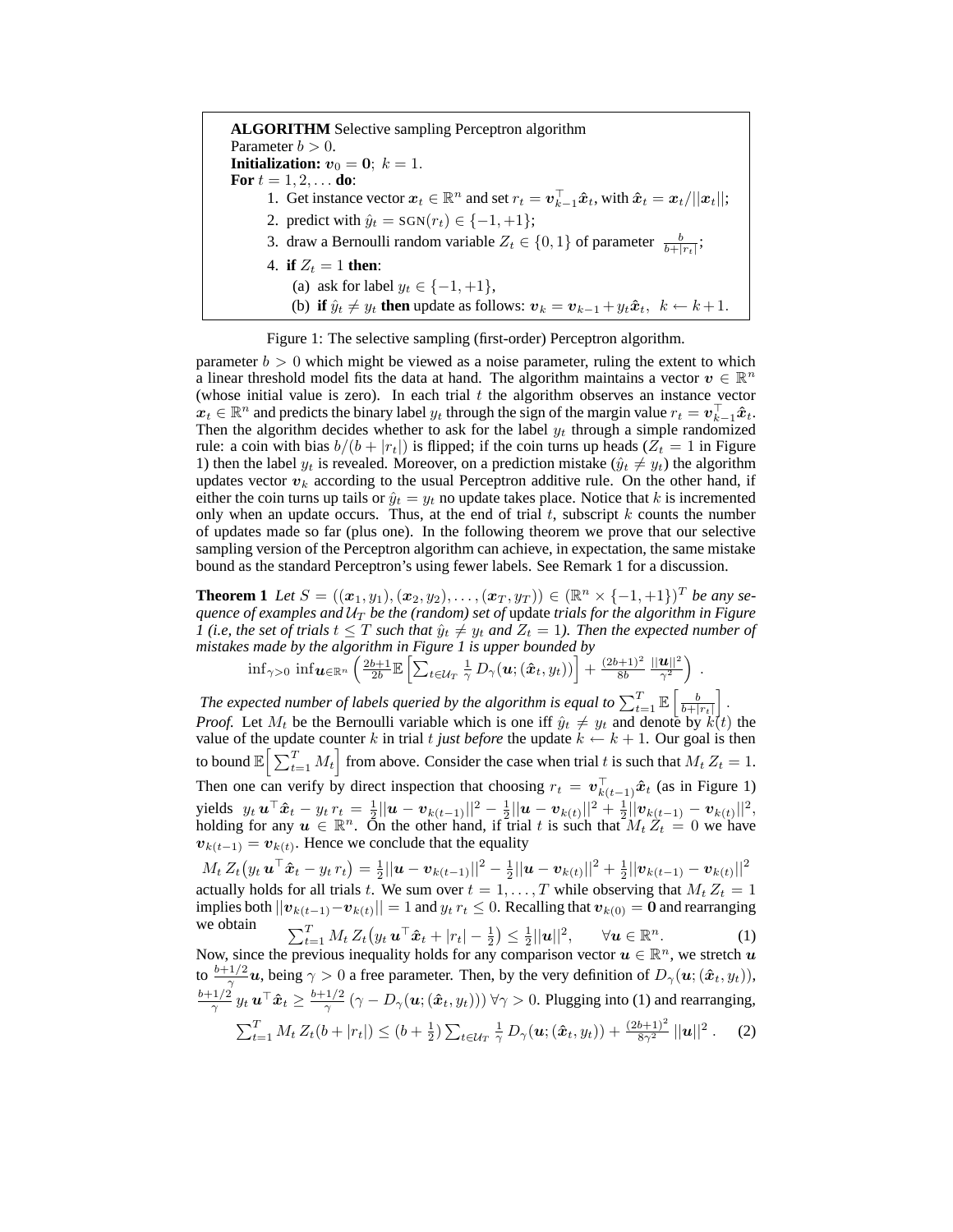**ALGORITHM** Selective sampling second-order Perceptron algorithm Parameter  $b > 0$ . **Initialization:**  $A_0 = I$ ;  $v_0 = 0$ ;  $k = 1$ . **For**  $t = 1, 2, ...$  **do**: 1. Get  $x_t \in \mathbb{R}^n$  and set  $r_t = \mathbf{v}_{k-1}^\top (A_{k-1} + \hat{x}_t \hat{x}_t^\top)^{-1} \hat{x}_t$ ,  $\hat{x}_t = \mathbf{x}_t / ||\mathbf{x}_t||$ ; 2. predict with  $\hat{y}_t = \text{SGN}(r_t) \in \{-1, +1\};$ 3. draw a Bernoulli random variable  $Z_t \in \{0, 1\}$  of parameter b  $b + |r_t| + \frac{1}{2}r_t^2\left(1 + \hat{\boldsymbol{x}}_t^{\top} A_{k-1}^{-1} \hat{\boldsymbol{x}}_t\right)^{\mathbf{\dot{y}}}$ (3) 4. **if**  $Z_t = 1$  **then:** (a) ask for label  $y_t \in \{-1, +1\}$ , (b) **if**  $\hat{y}_t \neq y_t$  **then** update as follows:  $v_k = v_{k-1} + y_t \hat{x}_t$ ,  $A_k = A_{k-1} + \hat{x}_t \hat{x}_t^{\top}$ ,  $k \leftarrow k+1$ .

Figure 2: The selective sampling second-order Perceptron algorithm.

From Figure 1 we see that  $\mathbb{E}[Z_t | Z_1, \dots, Z_{t-1}] = \frac{b}{b+|r_t|}$ . Therefore, taking expectations on both sides of (2),

$$
\mathbb{E}\Big[\sum_{t=1}^T M_t Z_t(b+|r_t|)\Big] = \sum_{t=1}^T \mathbb{E}\Big[\mathbb{E}\Big[M_t Z_t\Big(b+|r_t|\Big) | Z_1,\ldots,Z_{t-1}\Big]\Big]
$$
  
=  $\sum_{t=1}^T \mathbb{E}\Big[M_t\Big(b+|r_t|\Big)\mathbb{E}\Big[Z_t | Z_1,\ldots,Z_{t-1}\Big]\Big] = \mathbb{E}\Big[\sum_{t=1}^T M_t\Big] b.$ 

Replacing back into (2) and dividing by b proves the claimed bound on  $\mathbb{E}\left[\sum_{t=1}^T M_t\right]$ . The value of  $\mathbb{E}\left[\sum_{t=1}^T Z_t\right]$  (the expected number of queried labels) trivially follows from  $\mathbb{E}\left[\sum_{t=1}^T Z_t\right] = \mathbb{E}\left[\sum_{t=1}^T \mathbb{E}[Z_t \mid Z_1,\ldots,Z_{t-1}]\right]$ .  $\Box$ 

We now consider the selective sampling version of the second-order Perceptron algorithm, as defined in [5]. See Figure 2. Unlike the first-order algorithm, the second-order algorithm mantains a vector  $v \in \mathbb{R}^n$  and a matrix  $A \in \mathbb{R}^n \times \mathbb{R}^n$  (whose initial value is the identity matrix  $I$ ). The algorithm predicts through the sign of the margin quantity  $r_t = \bm{v}_{k-1}^{\top} (A_{k-1} + \hat{\bm{x}}_t \hat{\bm{x}}_t^{\top})^{-1} \hat{\bm{x}}_t$ , and decides whether to ask for the label  $y_t$  through a randomized rule similar to the one in Figure 1. The analysis follows the same pattern as the proof of Theorem 1. A key step in this analysis is a one-trial progress equation developed in [10] for a regression framework. See also [4]. Again, the comparison between the second-order Perceptron's bound and the one contained in Theorem 2 reveals that the selective sampling algorithm can achieve, in expectation, the same mistake bound (see Remark 1) using fewer labels.

**Theorem 2** *Using the notation of Theorem 1, the expected number of mistakes made by the algorithm in Figure 2 is upper bounded by*

$$
\inf_{\gamma>0}\,\inf_{\boldsymbol{u}\in\mathbb{R}^n}\left(\mathbb{E}\left[\sum_{t\in\mathcal{U}_T}\frac{1}{\gamma}\,D_{\gamma}(\boldsymbol{u};(\hat{\boldsymbol{x}}_t,y_t))\right]+\frac{b}{2\gamma^2}\boldsymbol{u}^{\top}\mathbb{E}\left[A_{k(T)}\right]\boldsymbol{u}+\frac{1}{2b}\sum_{i=1}^n\mathbb{E}\ln\left(1+\lambda_i\right)\right),
$$

where  $\lambda_1,\dots,\lambda_n$  are the eigenvalues of the (random) correlation matrix  $\sum_{t\in\mathcal{U}_T}\hat{x}_t\hat{x}_t^\top$  and  $A_{k(T)} = I + \sum_{t \in \mathcal{U}_T} \hat{x}_t \hat{x}_t^\top$  (thus  $1 + \lambda_i$  is the *i*-th eigenvalue of  $A_{k(T)}$ ). The expected number of labels queried by the algorithm is equal to  $\sum_{t=1}^{T} \mathbb{E}\left[\frac{b}{b + |r_1| + \frac{1}{2}r^2(1-p_1)}\right]$  $\frac{1}{b+|r_t|+\frac{1}{2}r_t^2\left(1+\bm{\hat{x}}_t^{\top} A_{k-1}^{-1}\bm{\hat{x}}_t\right)}$ .

*Proof sketch.* The proof proceeds along the same lines as the proof of Theorem 1. Thus we only emphasize the main differences. In addition to the notation given there, we define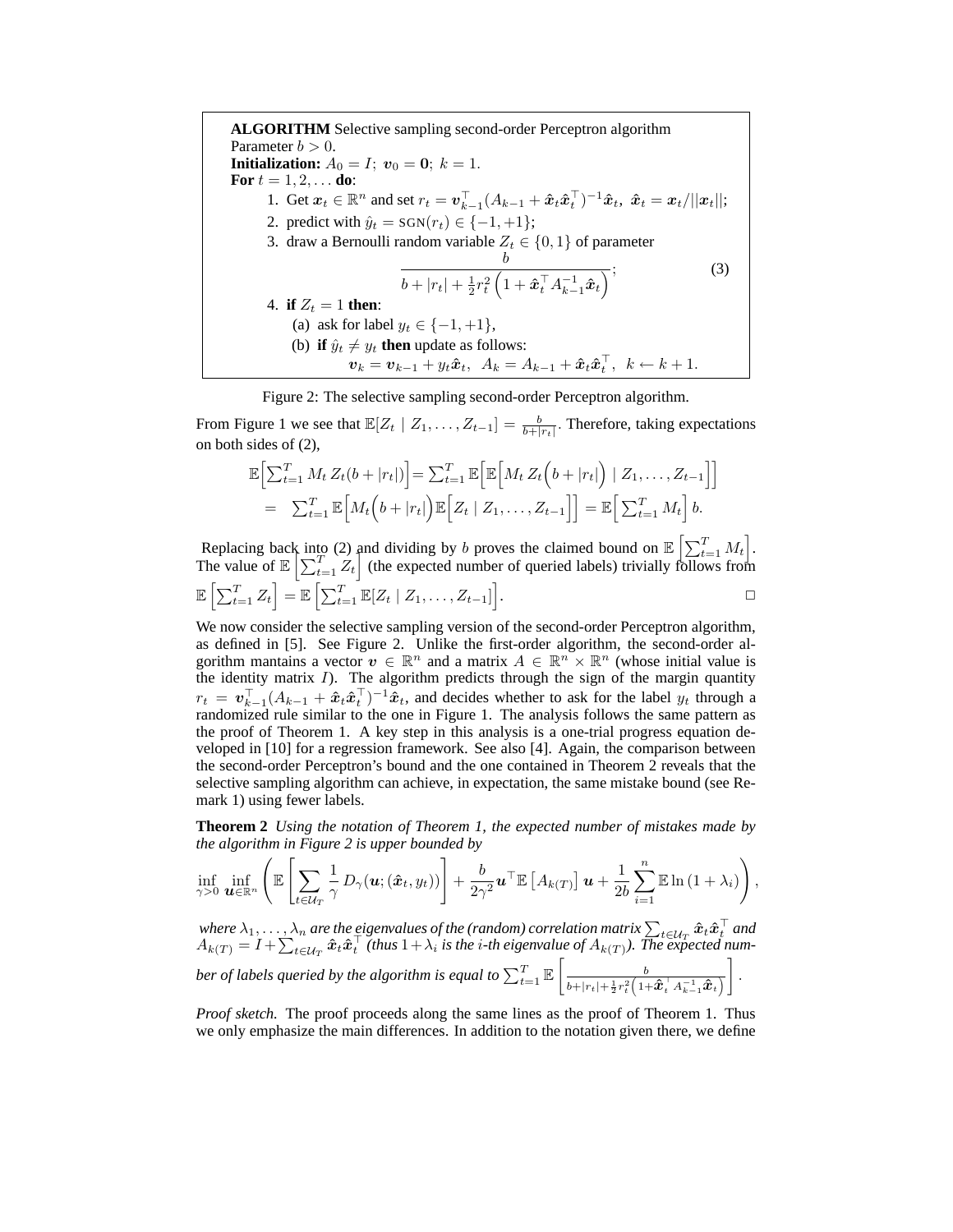$\mathcal{U}_t$  as the set of update trials up to time t, i.e.,  $\mathcal{U}_t = \{i \leq t : M_i Z_i = 1\}$ , and  $R_t$  as the (random) function  $R_t(\boldsymbol{u}) = \frac{1}{2} ||\boldsymbol{u}||^2 + \sum_{i \in \mathcal{U}_t} \frac{1}{2} (y_i - \boldsymbol{u}^\top \hat{\boldsymbol{x}}_i)^2$ . When trial t is such that  $M_t Z_t = 1$  we can exploit a result contained in [10] for linear regression (proof of Theorem 3 therein), where it is essentially shown that choosing  $r_t = \vec{v}_{k-1} \vec{A}_{k(t)}^{-1} \hat{\vec{x}}_t$  (as in Figure 2) yields

$$
\frac{1}{2}(y_t - r_t)^2 = \inf_{\mathbf{u} \in \mathbb{R}^n} R_t(\mathbf{u}) - \inf_{\mathbf{u} \in \mathbb{R}^n} R_{t-1}(\mathbf{u}) + \frac{1}{2} \left( \hat{\mathbf{x}}_t^{\top} A_{k(t)}^{-1} \hat{\mathbf{x}}_t - r_t^2 \hat{\mathbf{x}}_t^{\top} A_{k(t)-1}^{-1} \hat{\mathbf{x}}_t \right). \tag{4}
$$

On the other hand, if trial t is such that  $M_t Z_t = 0$  we have  $U_t = U_{t-1}$ , thus inf $u \in \mathbb{R}^n$   $R_{t-1}(u) = \inf u \in \mathbb{R}^n$   $R_t(u)$ . Hence the equality

$$
\frac{1}{2}M_t Z_t ((y_t - r_t)^2 + r_t^2 \hat{\boldsymbol{x}}_t^{\top} A_{k(t)-1}^{-1} \hat{\boldsymbol{x}}_t)
$$
\n
$$
= \inf_{\boldsymbol{u} \in \mathbb{R}^n} R_t (\boldsymbol{u}) - \inf_{\boldsymbol{u} \in \mathbb{R}^n} R_{t-1} (\boldsymbol{u}) + \frac{1}{2} M_t Z_t \hat{\boldsymbol{x}}_t^{\top} A_{k(t)}^{-1} \hat{\boldsymbol{x}}_t \tag{5}
$$

holds for all trials t. We sum over  $t = 1, ..., T$ , and observe that by definition  $R_T(\boldsymbol{u}) = \frac{1}{2} ||\boldsymbol{u}||^2 + \sum_{t=1}^T \frac{M_t Z_t}{2} (y_i - \boldsymbol{u}^\top \hat{\boldsymbol{x}}_i)^2$  and  $R_0(\boldsymbol{u}) = \frac{1}{2} ||\boldsymbol{u}||^2$  (thus  $\inf_{\boldsymbol{u} \in \mathbb{R}^n} R_0(\boldsymbol{u}) =$ After some manipulation one can see that (5) implies

$$
\sum_{t=1}^{T} M_t Z_t (y_t \mathbf{u}^\top \hat{\mathbf{x}}_t + |r_t| + \frac{1}{2} r_t^2 (1 + \hat{\mathbf{x}}_t^\top A_{k(t)-1}^{-1} \hat{\mathbf{x}}_t))
$$
\n
$$
\leq \frac{1}{2} \mathbf{u}^\top A_{k(T)} \mathbf{u} + \sum_{t=1}^{T} \frac{1}{2} M_t Z_t \hat{\mathbf{x}}_t^\top A_{k(t)}^{-1} \hat{\mathbf{x}}_t, \tag{6}
$$

holding for any  $u \in \mathbb{R}^n$ . We continue by elaborating on (6). First, as in [4, 10, 5], we upper bound the quadratic terms  $\hat{x}_t^{\top} A_{k(t)}^{-1} \hat{x}_t$  by<sup>2</sup> ln  $\frac{\det(A_{k(t)})}{\det(A_{k(t)-1})}$ . This gives

$$
\sum_{t=1}^T \frac{1}{2} M_t Z_t \, \hat{\boldsymbol{x}}_t^\top A_{k(t)}^{-1} \hat{\boldsymbol{x}}_t \leq \frac{1}{2} \ln \frac{\det(A_{k(T)})}{\det(A_0)} = \frac{1}{2} \sum_{i=1}^n \ln (1 + \lambda_i) \; .
$$

Second, as in the proof of Theorem 1, we stretch the comparison vector  $u \in \mathbb{R}^n$  to  $\frac{b}{\gamma}u$  and introduce hinge loss terms. We obtain:

$$
\sum_{t=1}^{T} M_t Z_t \left( b + |r_t| + \frac{1}{2} r_t^2 (1 + \hat{\boldsymbol{x}}_t^\top A_{k(t)-1}^{-1} \hat{\boldsymbol{x}}_t) \right) \leq b \sum_{t \in \mathcal{U}_T} \frac{1}{\gamma} D_\gamma (\boldsymbol{u}; (\hat{\boldsymbol{x}}_t, y_t)) + \frac{b^2}{2\gamma^2} \boldsymbol{u}^\top A_{k(T)} \boldsymbol{u} + \frac{1}{2} \sum_{i=1}^n \ln (1 + \lambda_i).
$$
 (7)

The bounds on  $\mathbb{E}\left[\sum_{t=1}^T M_t\right]$  and  $\mathbb{E}\left[\sum_{t=1}^T Z_t\right]$  can now be obtained by following the proof of Theorem 1.  $\Box$ 

**Remark 1** *The bounds in Theorems 1 and 2 depend on the choice of parameter* b*. As a matter of fact, the optimal tuning of this parameter is easily computed. Let us set for brevity*  $\hat{D}_{\gamma}(\boldsymbol{u};S) = \mathbb{E}\left[\sum_{t \in \mathcal{U}_T} \frac{1}{\gamma} D_{\gamma}(\boldsymbol{u};(\hat{\boldsymbol{x}}_t,y_t))\right]$ . Choosing<sup>3</sup>  $b = \frac{1}{2}\sqrt{1 + \frac{4\gamma^2}{||\boldsymbol{u}||^2}} \hat{D}_{\gamma}(\boldsymbol{u};S)$  in *Theorem 1 gives the following bound on the expected number of mistakes:*

$$
\inf \mathbf{u} \in \mathbb{R}^n \left( \hat{D}_{\gamma}(\mathbf{u}; S) + \frac{\|\mathbf{u}\|^2}{2\gamma^2} + \frac{\|\mathbf{u}\|}{2\gamma} \sqrt{\hat{D}_{\gamma}(\mathbf{u}; S) + \frac{\|\mathbf{u}\|^2}{4\gamma^2}} \right) . \tag{8}
$$

*This is an expectation version of the mistake bound for the standard (first-order) Perceptron algorithm [14]. Notice, that in the special case when the data are linearly separable with margin*  $\gamma^*$  the optimal tuning simplifies to  $b = 1/2$  and yields the familiar Perceptron *bound*  $||u||^2/(\gamma^*)^2$ . *On the other hand, if we set*  $b = \gamma \sqrt{\frac{\sum_{i=1}^n \mathbb{E} \ln(1+\lambda_i)}{u^{\top} \mathbb{E}[A_{k(T)}]u}}$  in Theorem 2 we *are led to the bound*

$$
\inf \mathbf{u}_{\in \mathbb{R}^n} \left( \hat{D}_{\gamma}(\mathbf{u}; S) + \frac{1}{\gamma} \sqrt{(\mathbf{u}^{\top} \mathbb{E} \left[ A_{k(T)} \right] \mathbf{u}) \sum_{i=1}^n \mathbb{E} \ln \left( 1 + \lambda_i \right)} \right) , \tag{9}
$$

 ${}^{2}$ Here det denotes the determinant.

<sup>&</sup>lt;sup>3</sup>Clearly, this tuning relies on information not available ahead of time, since it depends on the whole sequence of examples. The same holds for the choice of  $b$  giving rise to  $(9)$ .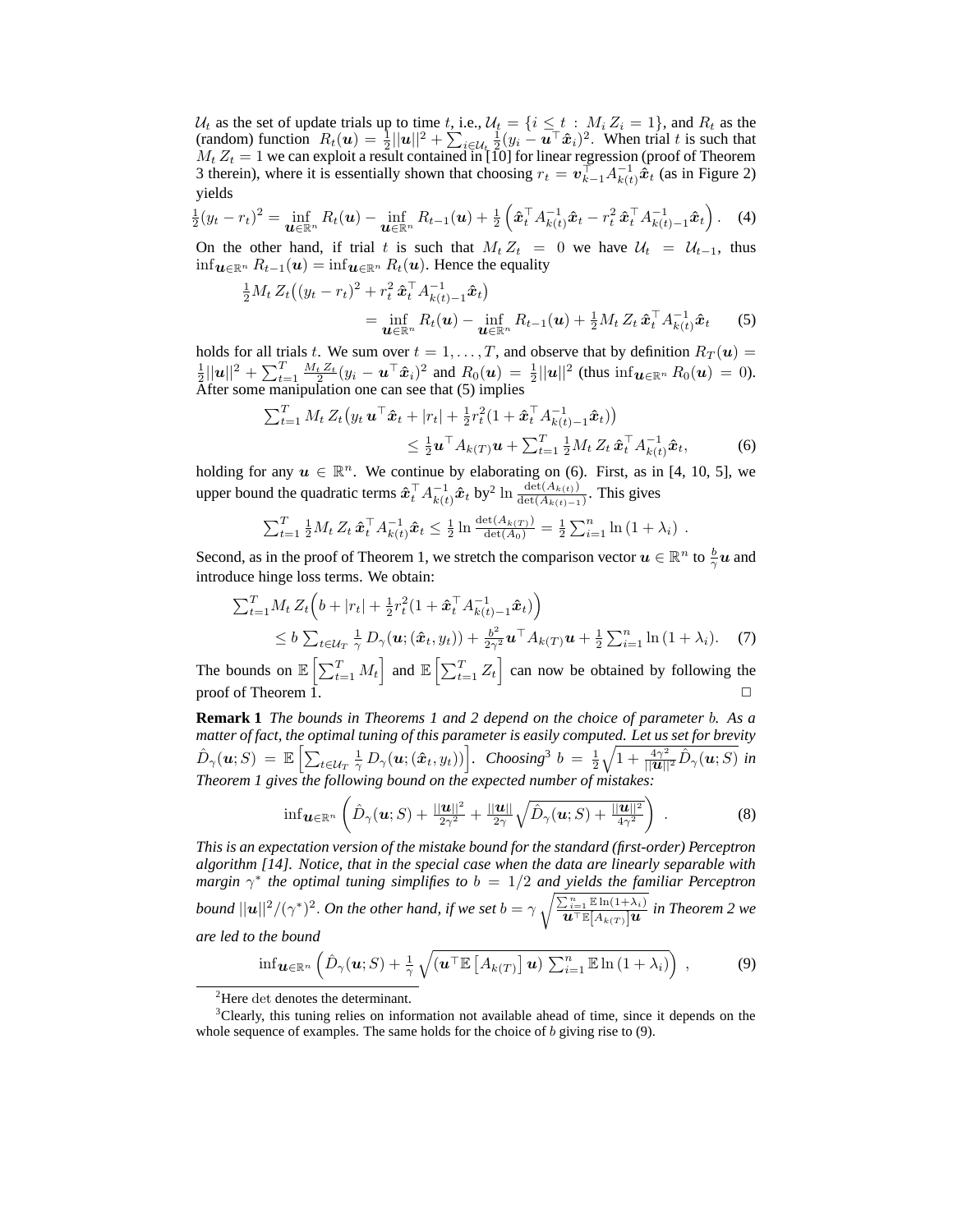*which is an expectation version of the mistake bound for the (deterministic) second-order Perceptron algorithm, as proven in [5]. As it turns out, (8) and (9) might be even sharper than their deterministic counterparts. In fact, the set of update trials*  $U_T$  *is on average significantly smaller than the one for the deterministic algorithms. This tends to shrink the three terms*  $\hat{D}_{\gamma}(\boldsymbol{u};S)$ ,  $\boldsymbol{u}^{\top} \mathbb{E}\left[A_{k(T)}\right] \boldsymbol{u}$ , and  $\sum_{i=1}^{n} \mathbb{E}\ln(1+\lambda_{i})$ , the main ingredients *of the selective sampling bounds.*

**Remark 2** *Like any Perceptron-like algorithm, the algorithms in Figures 1 and 2 can be efficiently run in any given reproducing kernel Hilbert space (e.g., [9, 21, 23]), just by turning them into equivalent dual forms. This is actually what we did in the experiments reported in the next section.*

## **4 Experiments**

The empirical evaluation of our algorithms was carried out on two datasets of free-text documents. The first dataset is made up of the first (in chronological order) 40, 000 newswire stories from Reuters Corpus Volume 1 (RCV1) [2]. The resulting set of examples was classified over 101 categories. The second dataset is a specific subtree of the OHSUMED corpus of medical abstracts [1]: the subtree rooted in "Quality of Health Care" (MeSH code N05.712). From this subtree we randomly selected a subset of 40, 000 abstracts. The resulting number of categories was 94. We performed a standard preprocessing on the datasets – details will be given in the full paper.

Two kinds of experiments were made on each dataset. In the first experiment we compared the selective sampling algorithms in Figures 1 and 2 (for different values of b), with the standard second-order Perceptron algorithm (requesting all labels). Such a comparison was devoted to studying the extent to which a reduced number of label requests might lead to performance degradation. In the second experiment, we compared variable vs. constant label-request rate. That is, we fixed a few values for parameter  $b$ , run the selective sampling algorithm in Figure 2, and computed the fraction of labels requested over the training set. Call this fraction  $\hat{p} = \hat{p}(b)$ . We then run a second-order selective sampling algorithm with (constant) label request probability equal to  $\hat{p}$  (independent of t). The aim of this experiment was to investigate the effectiveness of a margin-based selective sampling criterion, as opposed to a random one.

Figure 3 summarizes the results we obtained on RCV1 (the results on OHSUMED turned out to be similar, and are therefore omitted from this paper). For the purpose of this graphical representation, we selected the 50 most frequent categories from RCV1, those with frequency larger than 1%. The standard second-order algorithm is denoted by 2ND-ORDER-ALL-LABELS, the selective sampling algorithms in Figures 1 and 2 are denoted by 1ST-ORDER and 2ND-ORDER, respectively, whereas the second-order algorithm with constant label request is denoted by 2ND-ORDER-FIXED-BIAS.<sup>4</sup> As evinced by Figure 3(a), there is a range of values for parameter  $b$  that makes  $2ND$ -ORDER achieve almost the same performance as 2ND-ORDER-ALL-LABELS, but with a substantial reduction in the total number of queried labels.<sup>5</sup> In Figure 3(b) we report the results of running  $2ND$ -ORDER, 1ND-ORDER and 2ND-ORDER-FIXED-BIAS after choosing values for b that make the average F-measure achieved by 2ND-ORDER just slightly larger than those achieved by the other two algorithms. We then compared the resulting label request rates and found 2ND-ORDER largely best among the three algorithms (its instantaneous label rate after 40, 000 examples is less than 19%). We made similar experiments for specific categories in RCV1. On the most frequent ones (such as category  $70 -$  Figure 3(c)) this behavior gets emphasized. Finally, in Figure 3(d) we report a direct macroaveraged F-measure comparison

<sup>&</sup>lt;sup>4</sup>We omitted to report on the first-order algorithms 1ST-ORDER-ALL-LABELS and 1ST-ORDER-FIXED-BIAS, since they are always outperformed by their corresponding second-order algorithms.

<sup>5</sup>Notice that the figures are plotting *instantaneous* label rates, hence the overall fraction of queried labels is obtained by integration.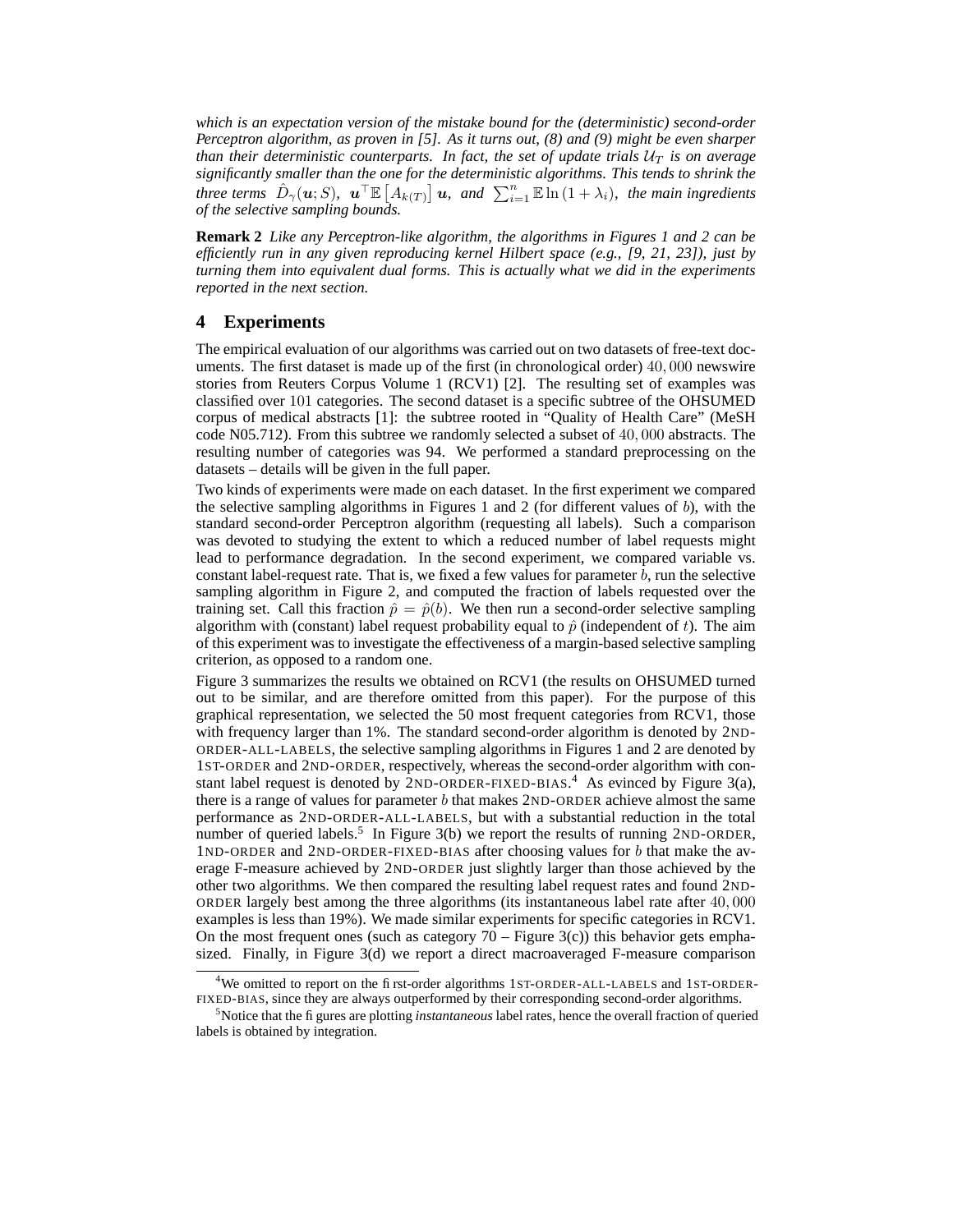

Figure 3: Instantaneous F-measure and instantaneous label-request rate on the RCV1 dataset. We solved a binary classification problem for each class and then (macro)averaged the results. All curves tend to flatten after about 24, 000 examples (out of 40, 000). (a) Instantaneous macroaveraged F-measure of  $2ND-ORDER$  (for three values of b) and their corresponding label-request curves. For the very sake of comparison, we also included the F-measure of 2ND-ORDER-ALL-LABELS. (b) Comparison among 2ND-ORDER, 1ST-ORDER and 2ND-ORDER-FIXED-BIAS. (c) Same comparison on a specific category. (d) F-measure of 2ND-ORDER vs. F-measure of 2ND-ORDER-FIXED-BIAS for 5 values of parameter b, after 40,000 examples.

between 2ND-ORDER and 2ND-ORDER-FIXED-BIAS for 5 values of b. On the x-axis are the resulting 5 values of the constant bias  $\hat{p}(b)$ . As expected, 2ND-ORDER outperforms 2ND-ORDER-FIXED-BIAS, though the difference between the two tends to shrink as  $b$  (or, equivalently,  $\hat{p}(b)$ ) gets larger.

## **5 Conclusions and open problems**

We have introduced new Perceptron-like selective sampling algorithms for learning linearthreshold functions. We analyzed these algorithms in a worst-case on-line learning setting, providing bounds on both the expected number of mistakes and the expected number of labels requested. Our theoretical investigation naturally arises from the traditional way margin-based algorithms are analyzed in the mistake bound model of on-line learning [18, 15, 11, 13, 14, 5]. This investigation suggests that our worst-case selective sampling algorithms can achieve on average the same accuracy as that of their more standard relatives, but allowing a substantial label saving. These theoretical results are corroborated by our empirical comparison on textual data, where we have shown that: (1) the selective sampling algorithms tend to be unaffected by observing less and less labels; (2) if we fix ahead of time the total number of label observations, the margin-driven way of distributing these observations over the training set is largely more effective than a random one.

We close by two simple open questions. (1) Our selective sampling algorithms depend on a scale parameter  $b$  having a significant influence on their practical performance. Is there any